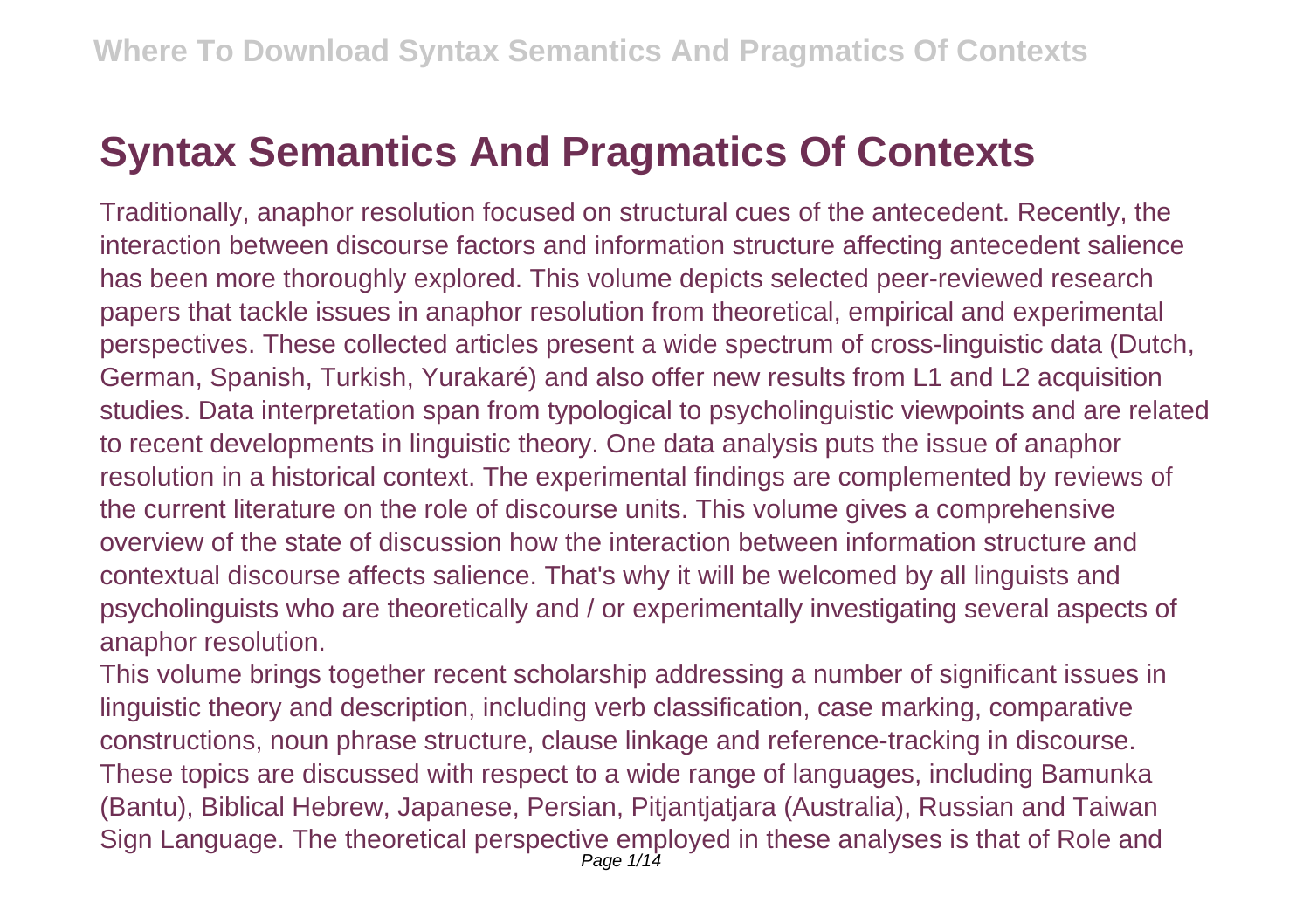Reference Grammar (RRG), a theory which strives to describe language structure and grammatical phenomena in terms of the interaction of syntax, semantics and discoursepragmatics. RRG differs from other parallel-architecture, constructionally-oriented theories in important ways, particularly with respect to the ability to formulate cross-linguistic generalizations. The ability of RRG to facilitate the formulation of cross-linguistic generalizations is exemplified well in the contributions to this volume. As such, this text makes important theoretical and descriptive contributions to contemporary linguistic discussions. Interjections in Ancient Greek have long lacked a comprehensive account, despite their frequent occurrence in major texts. The present study of their semantics and pragmatics, encompassing all items encountered in Greek drama from the 5th century BC, applies a moderate minimalism, theory-driven method. Readers are offered a thorough and detailed study of this elusive, and in several respects deviant, class of linguistic items. This volume comprises thirteen original research papers and three overview papers presenting

new work using a number of experimental techniques from psycho- and neurolinguistics in the three key areas of current semantics and pragmatics: implicature, negation and presupposition.

The answer to the question "How can we understand and use a definition?" provides new constraints on natural language and on the internal language in which meaning is mentally represented. Most syntax takes the sentence as the basic unit for well-formedness, but definitions force us to focus on words and phrases, and hence to focus on compositional syntax in parallel with compositional semantics. This study examines both dictionary definitions and definitions from textbooks, from the points of view of their syntax, semantics, and use for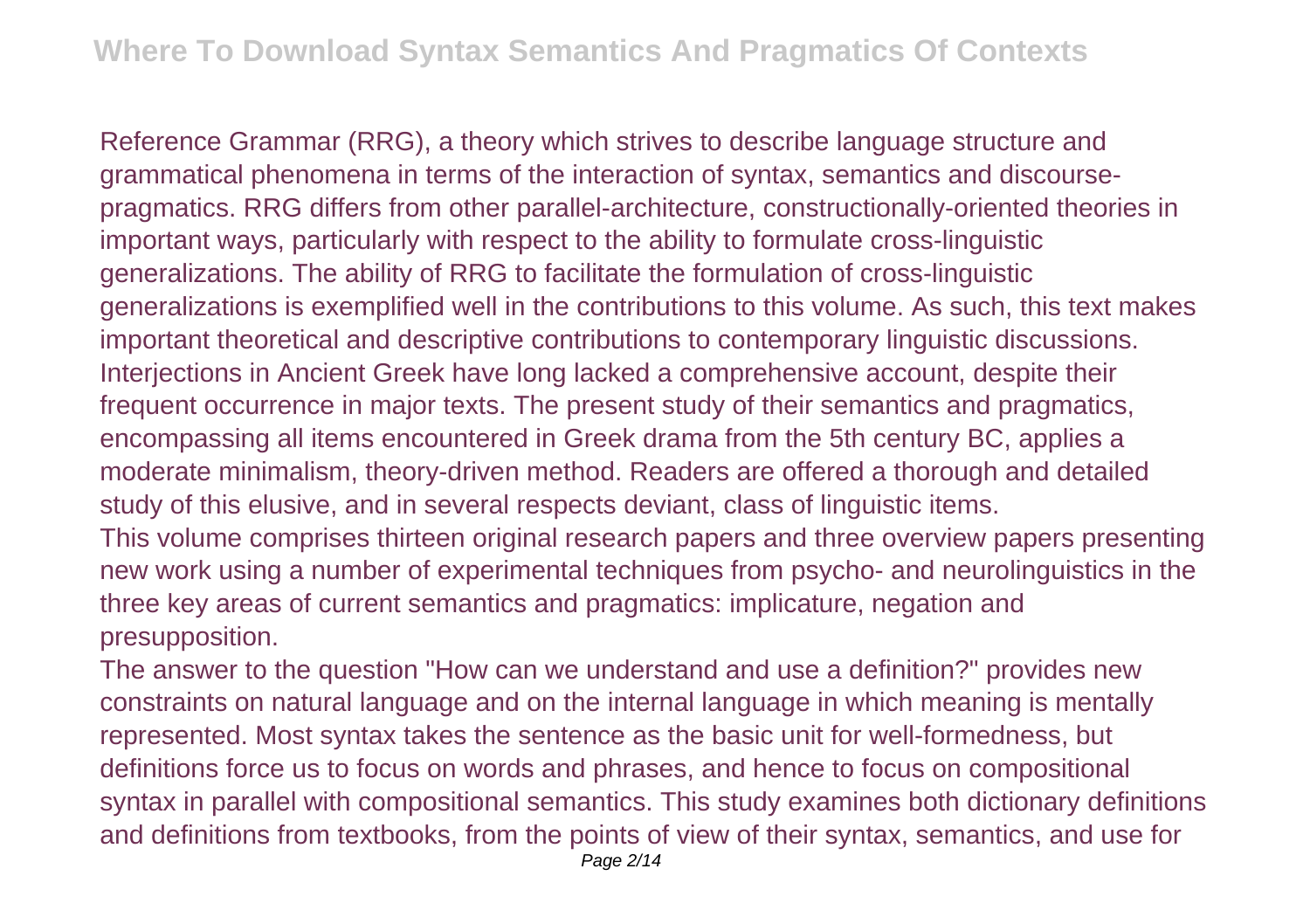learning word meaning. The tools used throughout are Principles and Parameters syntax, Relevance theoretic pragmatics, Model theoretic semantics, and the formal theory of definitions. The analyses argue that because phrases can be understood in isolation, some standard syntactic analyses must be modified. 'NP movement' has to be reanalysed as transmission of theta roles. These ideas are then applied to a variety of adjectives which take propositional complements. The final chapter argues that for definitions to be understood, the syntax of the Language of Thought must be close to that of Natural Language in specifiable way.

The volume aims at a universal definition of modality or "illocutionary/speaker's perspective force" that is strong enough to capture the entire range of different subtypes and varieties of modalities in different languages. The central idea is that modality is all-pervasive in language. This perspective on modality allows for the integration of covert modality as well as peripheral instances of modality in neglected domains such as the modality of insufficieny, of attitudinality, or neglected domains such as modality and illocutionary force in finite vs. nonfinite and factive vs. non-factive subordinated clauses. In most languages, modality encompasses modal verbs both in their root and epistemic meanings, at least where these languages have the principled distribution between root and epistemic modality in the first place (which is one fundamentally restricted, in its strict qualitative and quantitative sense, to the Germanic languages). In addition, this volume discusses one other intricate and partially highly mysterious class of modality triggers: modal particles as they are sported in the Germanic languages (except for English). It is argued in the contributions and the languages discussed in this volume how modal verbs and adverbials, next to modal particles, are expressed, how they are interlinked Page 3/14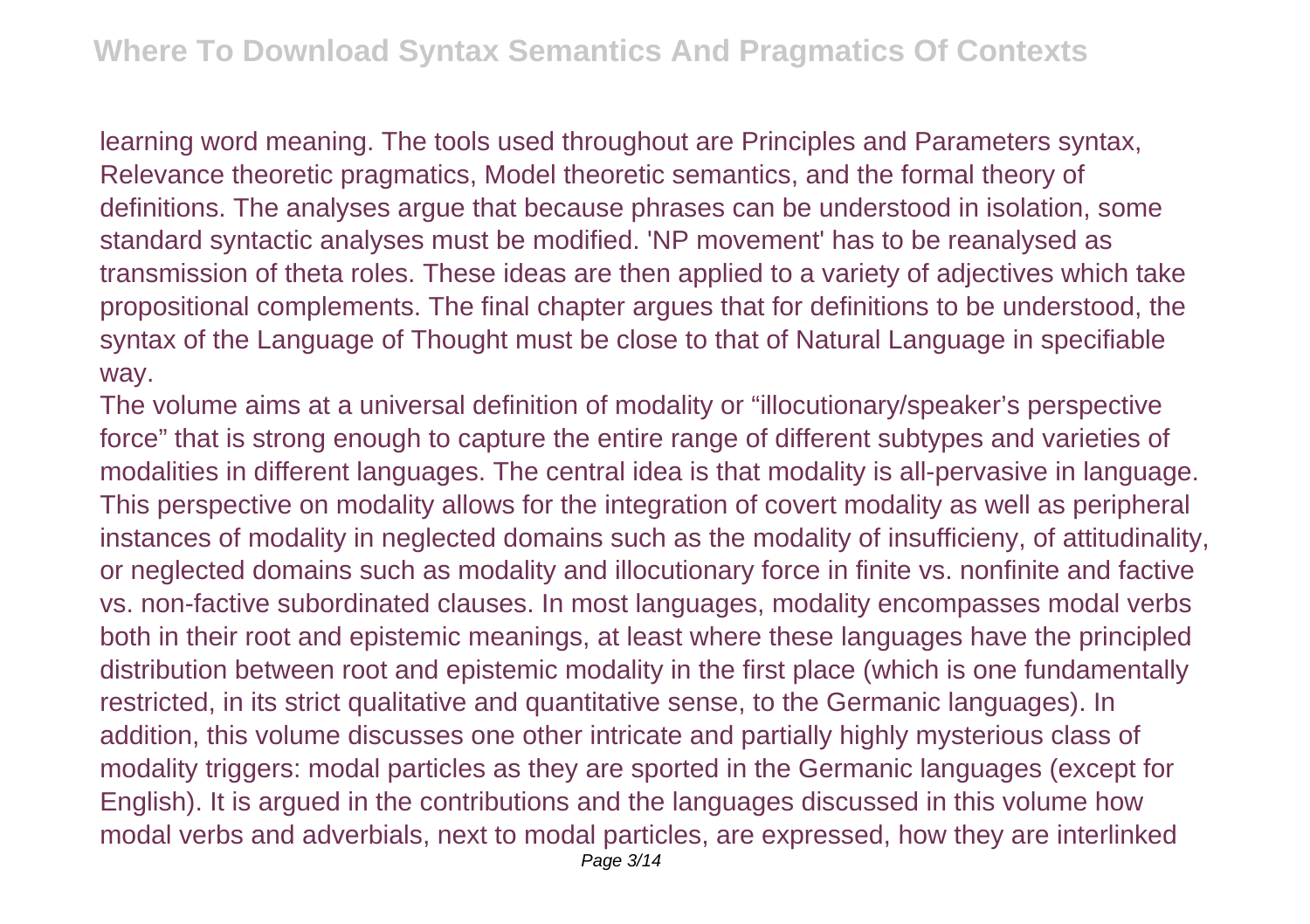with contextual factors such as aspect, definiteness, person, verbal factivity, and assertivity as opposed to other attitudinal types. An essential concept used and argued for is perspectivization (a sub-concept of possible world semantics). Language groups covered in detail and compared are Slavic, Germanic, and South East Asian. The volume will interest researchers in theoretical and applied linguistics, typology, the semantics/pragmatics interface, and language philosophy as it is part of a larger project developing an alternative approach to Universal Grammar that is compatible with functionalist approaches.

The study of linguistics has been forever changed by the advent of the computer. Not only does the machine permit the processing of enormous quantities of text thereby securing a better empirical foundation for conclusions-but also, since it is a modelling device, the machine allows the implementation of theories of grammar and other kinds of language processing. Models can have very unexpected properties both good and bad-and it is only through extensive tests that the value of a model can be properly assessed. The computer revolution has been going on for many years, and its importance for linguistics was recognized early on, but the more recent spread of personal workstations has made it a reality that can no longer be ignored by anyone in the subject. The present essay, in particular, could never have been written without the aid of the computer. I know personally from conversations and consultations with the author over many months how the book has changed. If he did not have at his command a powerful typesetting program, he would not have been able to see how his writing looked and exactly how it had to be revised and amplified. Even more significant Page 4/14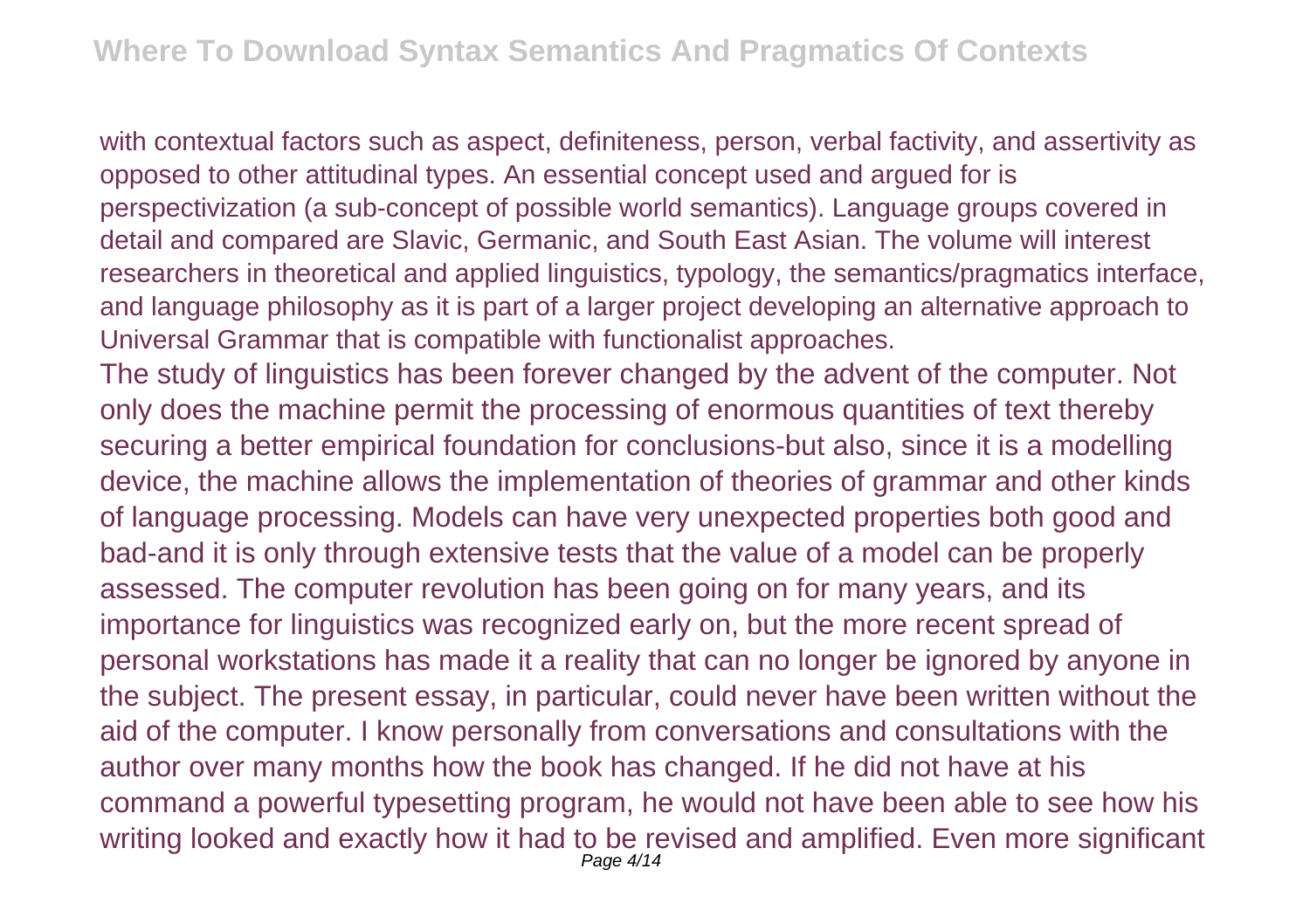for the evolution of the linguistic theory is the easy testing of examples made possible by the implementation of the parser and the computer-held lexicon. Indeed, the rule set and lexicon grew substantially after the successes of the early implementations created the desire to incorporate more linguistic phenomena.

Atypical demonstratives have not received adequate attention in the literature so far, or have even been completely neglected. By providing fresh insights and discussing new facets, this volume contributes to the better understanding of this group of words, starting from specific empirical phenomena, and advances our knowledge of the various properties of demonstratives, their syntactic multi-functionality, semantic feature specifications and pragmatic functions. In addition, some of the papers discuss different grammaticalization processes involving demonstratives, in particular how and from which lexical and morphosyntactic categories they originate cross-linguistically, and which semantic or pragmatic mechanisms play which role in their emergence. As such, the different contributions guide the readers on an adventurous journey into the realm of different exotic species of demonstratives, whose peculiar properties offer new exiting insights into the complex nature of demonstrative expressions themselves. A guide to the relations between a predicate and its arguments, for researchers and advanced students in linguistics. Engages foundational issues in both syntax and semantics, with attention to the correspondence between structure at the two levels. Chapters include discussion questions and suggestions for further reading.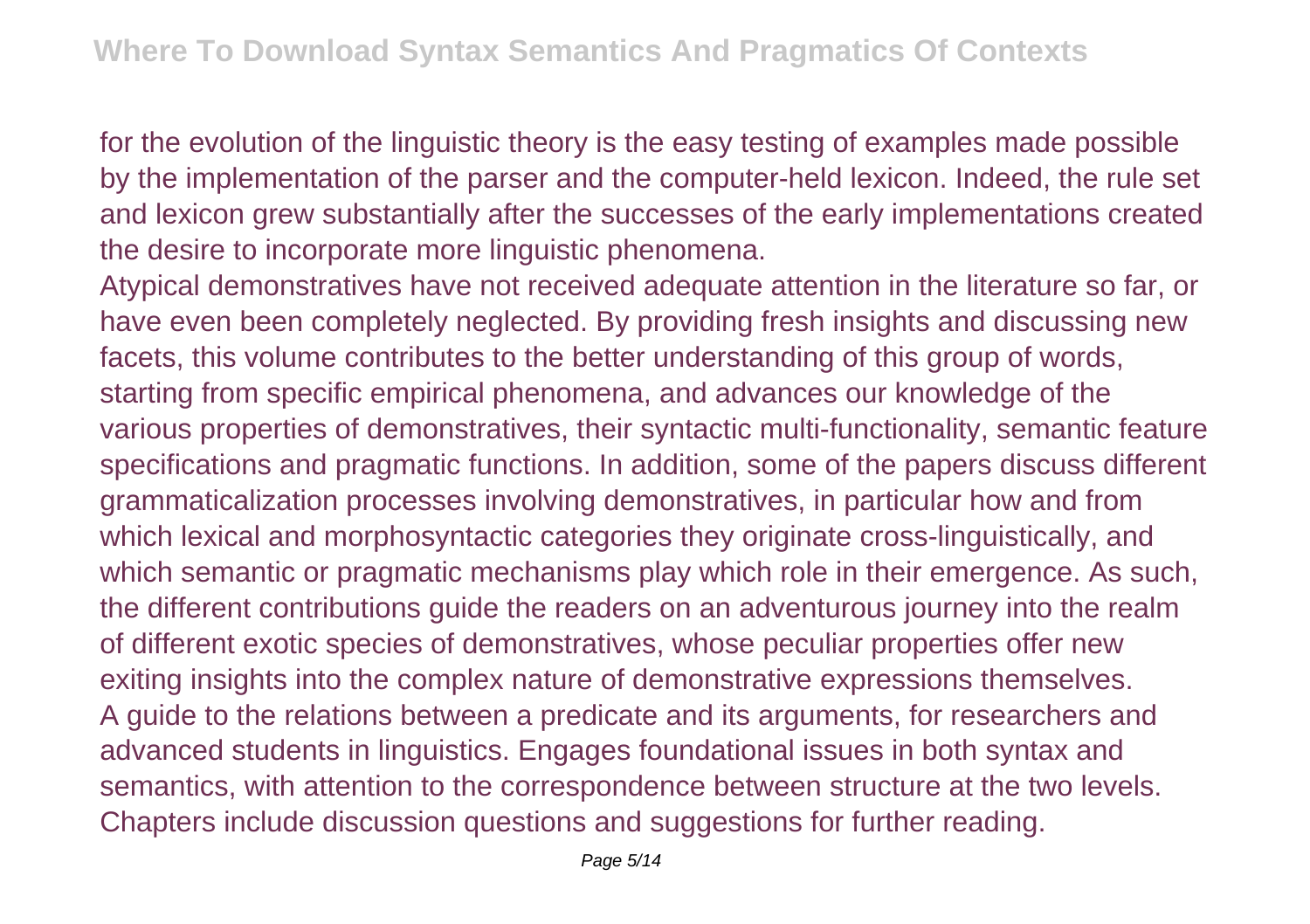This is the first of two volumes emanating from the Linguistic Symposium on Romance Languages held at the University of Texas at Austin in February 2005. It features the keynote address delivered by Denis Bouchard on exaptation and linguistic explanation, as well as seventeen contributions by emerging and internationally recognized scholars of Spanish, French, Italian, as well as Rumanian. While the emphasis bears on formal analyses, the coverage is remarkably broad, as topics range from morphology, syntax, semantics, pragmatics and language acquisition. Each article seeks to represent a new perspective on these topics and a variety of frameworks and concepts are exploited: distributive morphology, entailment theory, grammaticalization, information structure, left-periphery, polarity lattice, spatial individuation, thematic hierarchy, etc. This volume will challenge anyone interested in current issues in theoretical Romance Linguistics. The category P belongs to a less studied area in theoretical linguistics, which has only recently attracted considerable attention. This volume brings together pioneering work on adpositions in spatial relations from different theoretical and cross-linguistic perspectives. The common theme in these contributions is the complex semantic and syntactic structure of PPs. Analyses are presented in several different frameworks and approaches, including generative syntax, optimality theoretic semantics and syntax, formal semantics, mathematical modeling, lexical syntax, and pragmatics. Among the languages featured in detail are English, German, Hebrew, Igbo, Italian, Japanese, and Persian. This volume will be of interest to students and researchers of formal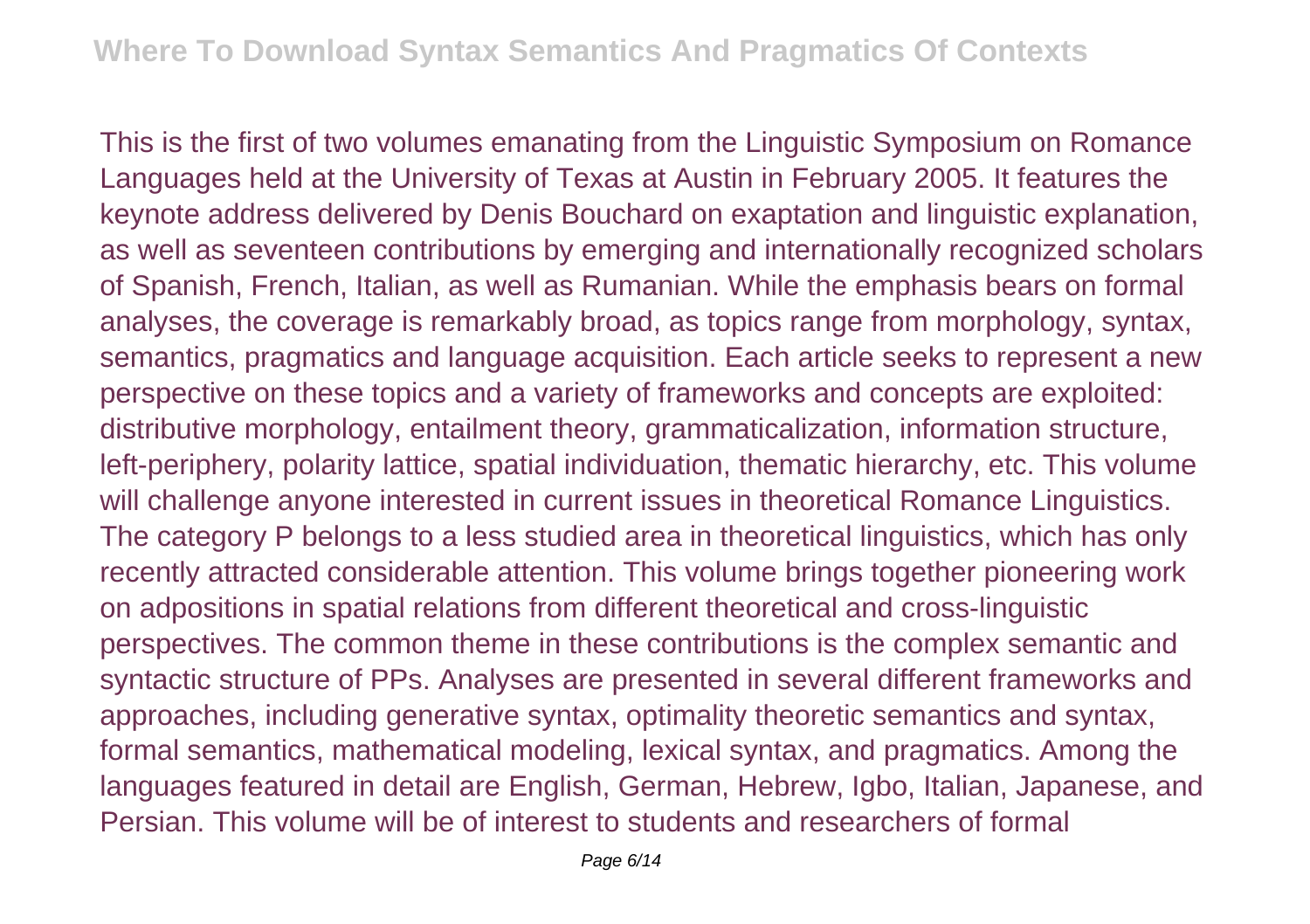semantics, syntax and language typology, as well as scholars with a more general interest in spatial cognition.

This book investigates the morphosyntactic, semantic, and pragmatic properties of language, and the interactions between them, from the perspective of Optimality Theory. It integrates optimization processes into the formal and functional study of grammar, interpreting optimization as the result of conflicting, violable ranked constraints. Unlike previous work on the topic, this book also takes into account the question of directionality of grammar. A model of grammar in which optimization processes interact bidirectionally allows both language generation-the process of selecting the optimal form of a given meaning-and language interpretation-the process of optimal interpretation of a given form-to be taken into account. Chapters in this volume explore the consequences of both symmetric (unidirectional) and asymmetric (bidirectional) versions of Optimality Theory, investigating the syntax-semantics interface, first language acquisition, and sequential bilingual grammars. The volume presents cutting edge research in Optimality-Theoretic syntax and semantics, as well as demonstrating how optimization processes as modelled in this formalism serve as a viable approach for linguists and scholars in related fields.

This book looks at how syntax, semantics and pragmatics interact in different ways across human languages.

Investigations of the Syntax-Semantics-Pragmatics Interface presents on-going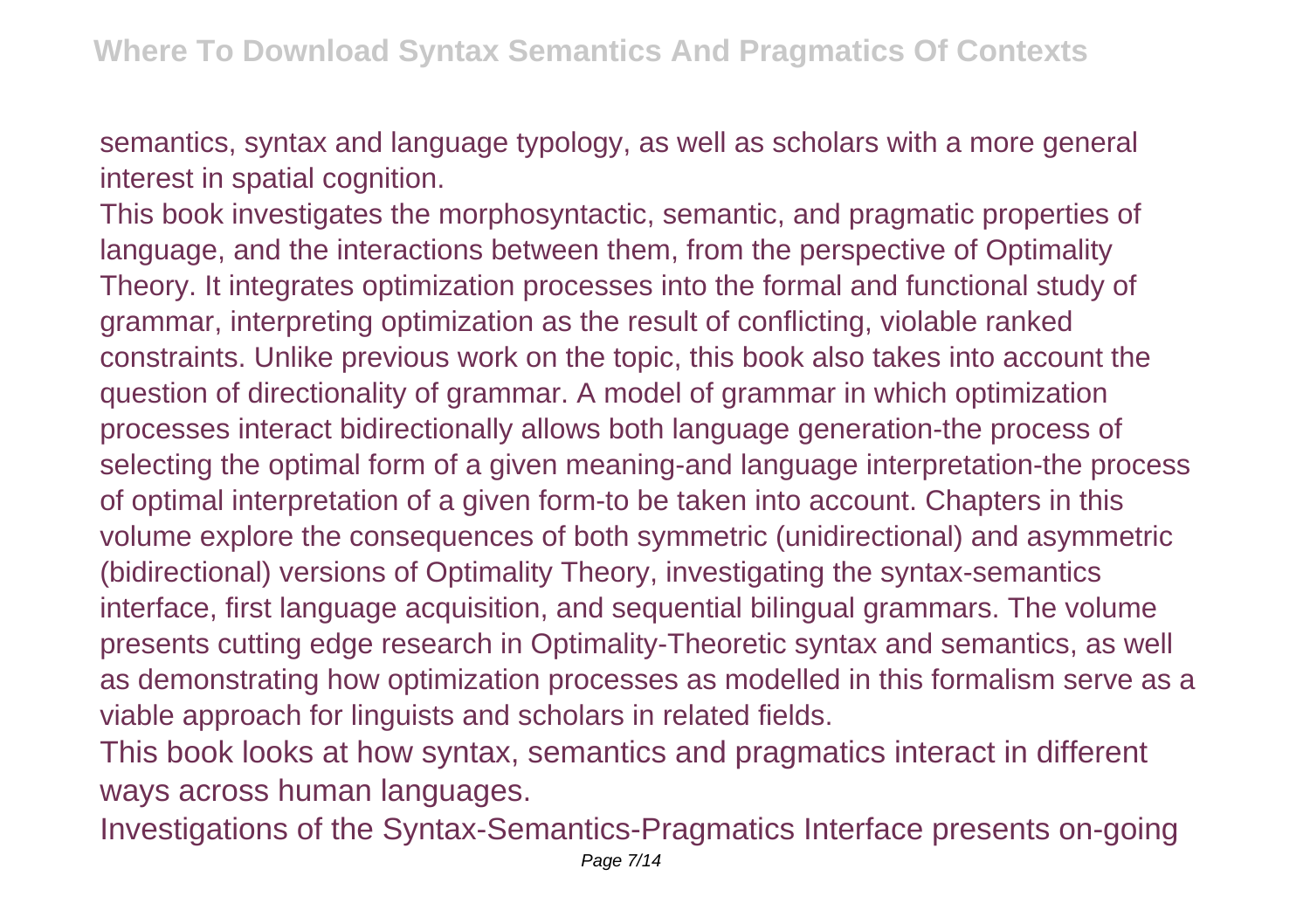research in Role and Reference Grammar in a number of critical areas of linguistic theory: verb semantics and argument structure, the nature of syntactic categories and syntactic representation, prosody and syntax, information structure and syntax, and the syntax and semantics of complex sentences. In each of these areas there are important results which not only advance the development of the theory, but also contribute to the broader theoretical discussion. In particular, there are analyses of grammatical phenomena such as transitivity in Kabardian, the verb-less numeral quantifier construction in Japanese, and an unusual kind of complex sentence in Wari' (Chapakuran, Brazil) which not only illustrate the descriptive and explanatory power of the theory, but also present interesting challenges to other approaches. In addition, there are papers looking at the implications and applications of Role and Reference Grammar for neurolinguistic research, parsing and automated text analysis.

Little Words is an interdisciplinary examination of the functions and change in the use of clitics, pronouns, determiners, conjunctions, discourse particles, auxiliary/light verbs, prepositions, and other "little words" that have played a central role in linguistic theory and in language acquisition research. Leading scholars present advanced research in phonology, morphology, syntax, Page 8/14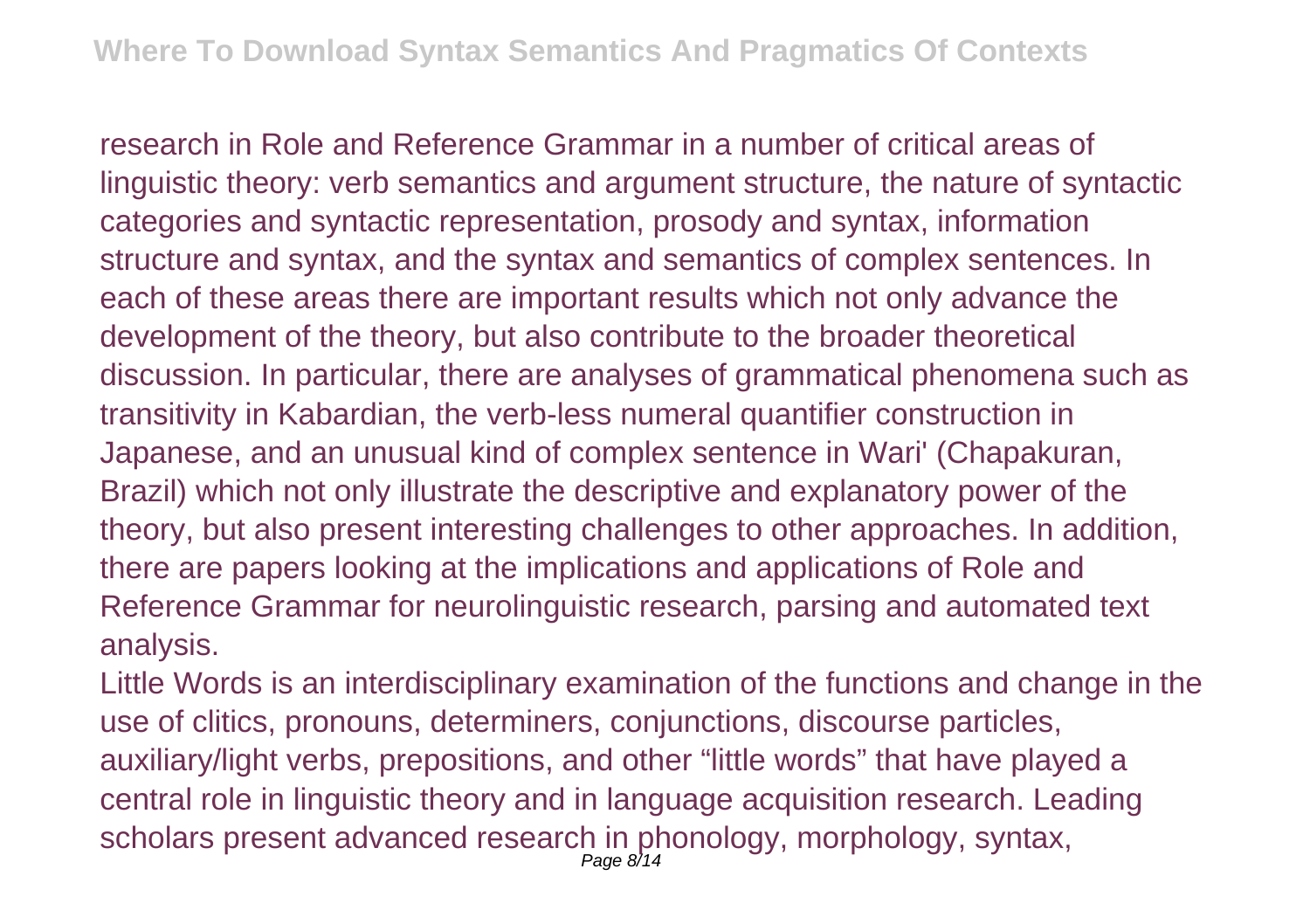semantics, discourse function, historical development, variation, and acquisition by children and adults. This unique volume integrates the views and findings of these different research areas into one professional source to be used within and across disciplines. Languages studied include English, Spanish, French, Romanian, German, Norwegian, Swedish, Slavonic, and Medieval Leonese. This study provides a consistent description and explanation of the syntax, the semantics and the pragmatics of Spanish mood. A major focus of attention is the central role of the truthfunctional categories of "realis, potentialis" and "irrealis" as parameters relevant to mood selection in both subordinate and non-subordinate clauses. Furthermore, a proposal is offered for a new typology of clauseembedding predicates. The framework chosen stems from the insight that complement-taking predicates share the property of providing information on the set of mental processes which characterize intentional human behavior. At the level of pragmatic analysis, mood selection is examined from a variety of angles. Thus, specific research is conducted within the framework of speech act theory, relevance theory, politeness theory and the theory of Gricean maxims. This book looks at the relationship between syntax and semantics, bringing together two seemingly unrelated hypotheses: that verbs do not require arguments, and that specifiers are not required by the grammar. The analysis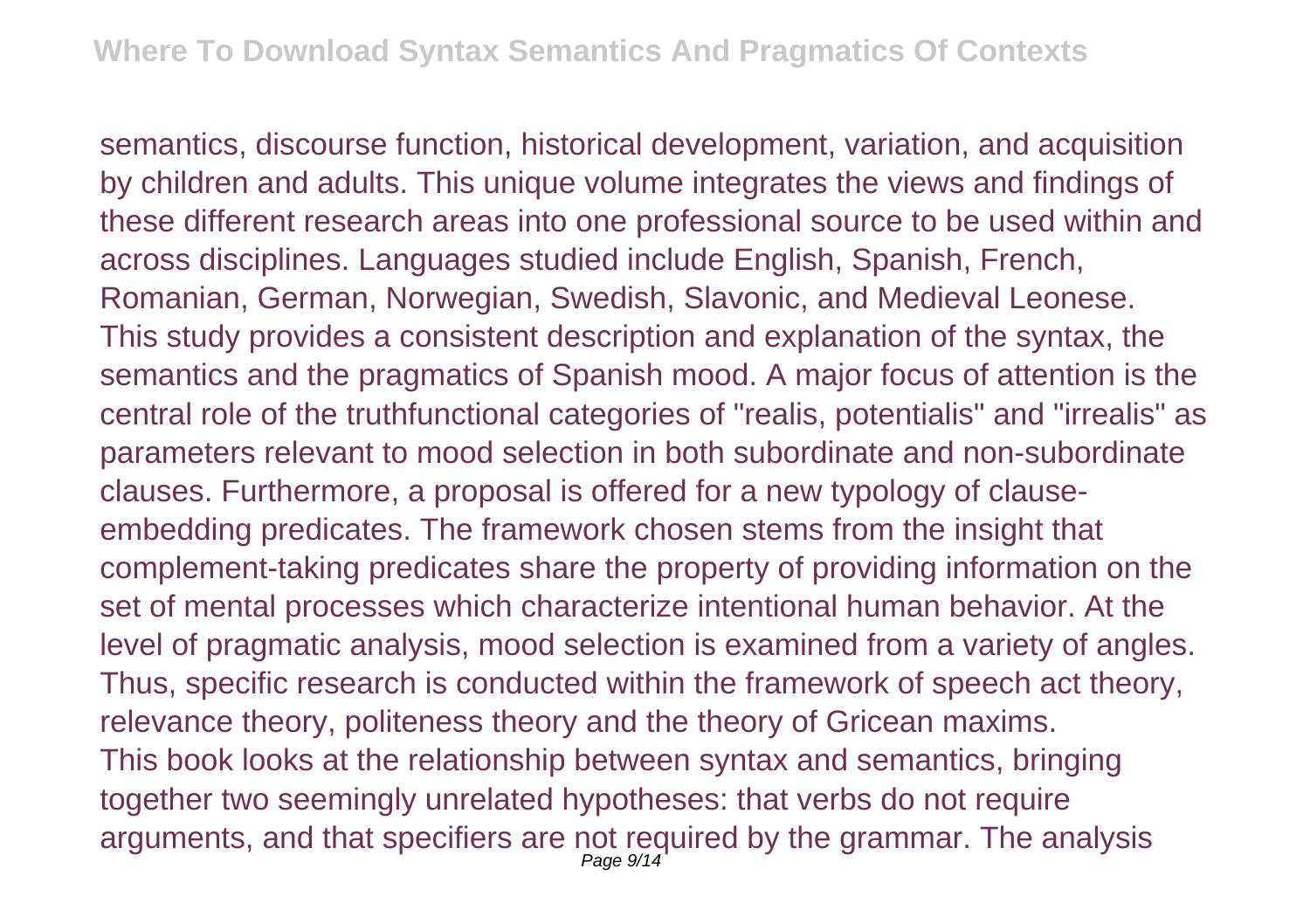has consequences for the theory of locality, agreement, serial verbs, and multidominance structures.

What do we mean when we say things like 'If only we knew what he was up to!' Clearly this is more than just a message, or a question to our addressee. We are expressing simultaneously that we don't know, and also that we wish to know. Several modes of encoding contribute to such modalities of expression: word order, subordinating subjunctions, sentences that are subordinated but nevertheless occur autonomously, and attitudinal discourse adverbs which, far beyond lexical adverbials of modality, allow the speaker and the listener to presuppose full agreement, partial agreement under presupposed conditions, or negotiation of common ground. This state of the art survey proposes a new model of modality, drawing on data from a variety of Germanic and Slavic languages to find out what is cross-linguistically universal about modality, and to argue that it is a constitutive part of human cognition.

Examining the syntax and semantics of discourse markers, this book employs a syntactic approach to describe discourse markers in Head-Driven Phrase Structure Grammar (HPSG), relevant in a theory of discourse because it provides a framework in which all levels of grammar can be integrated. Since discourse markers operate at discourse level, a well developed discourse theory is required - in this case, Segmented Discourse Representation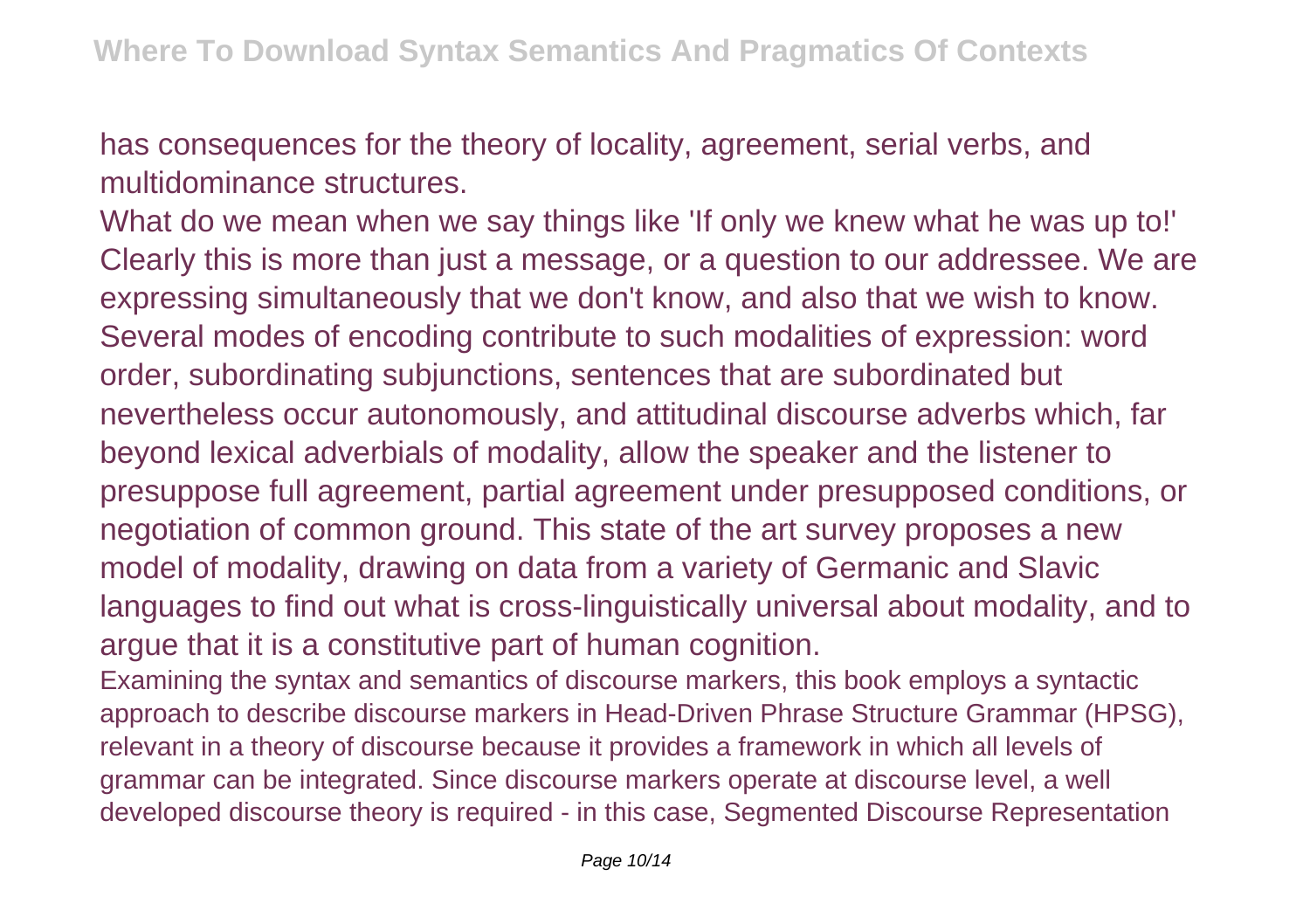Theory (SDRT) is adopted. During the course of the book, Minimal Recourse Semantics is explained as it provides an integration of HPSG and SDRT. The approach described is exemplified with an analysis of 'anyway'. This book provides a detailed overview of research on discourse markers covering different areas of linguistics: from a discourse analysis point of view, to a Relevance Theory perspective going through a computational linguistics approach. Containing a precise summary of HPSG and the recently developed SDRT, it will be of great interest to researchers in semantics, pragmatics, grammar and discourse analysis. First published in 1988, this book examines the aspects of pragmatic competence involving the class of preposing constructions in English. By limiting the scope of investigation to particular grammatical categories, the author argues previous studies have failed to capture significant pragmatic generalisations. The author asserts what distinguishes one preposing type from another are the semantic and pragmatic properties of the referent of that constituent. After a review of the past literature on preposing, the book goes on to present a pragmatic theory in which two discourse functions of preposing are proposed. It then provides a functional taxonomy of the various preposing types which the theory is designed to account for. One type of preposing, Topicalization, and two of its subtypes, Proposition Affirmation and Ironic Preposing, are discussed in detail in the subsequent chapters before the book concludes with a summary along with directions for future research.

Offers a comprehensive and accessible introduction to a novel theory of syntax, which analyzes grammar from a semantic perspective.

An innovative survey that covers the linguistic questions of modality and mood, offering a new model for the phenomenon.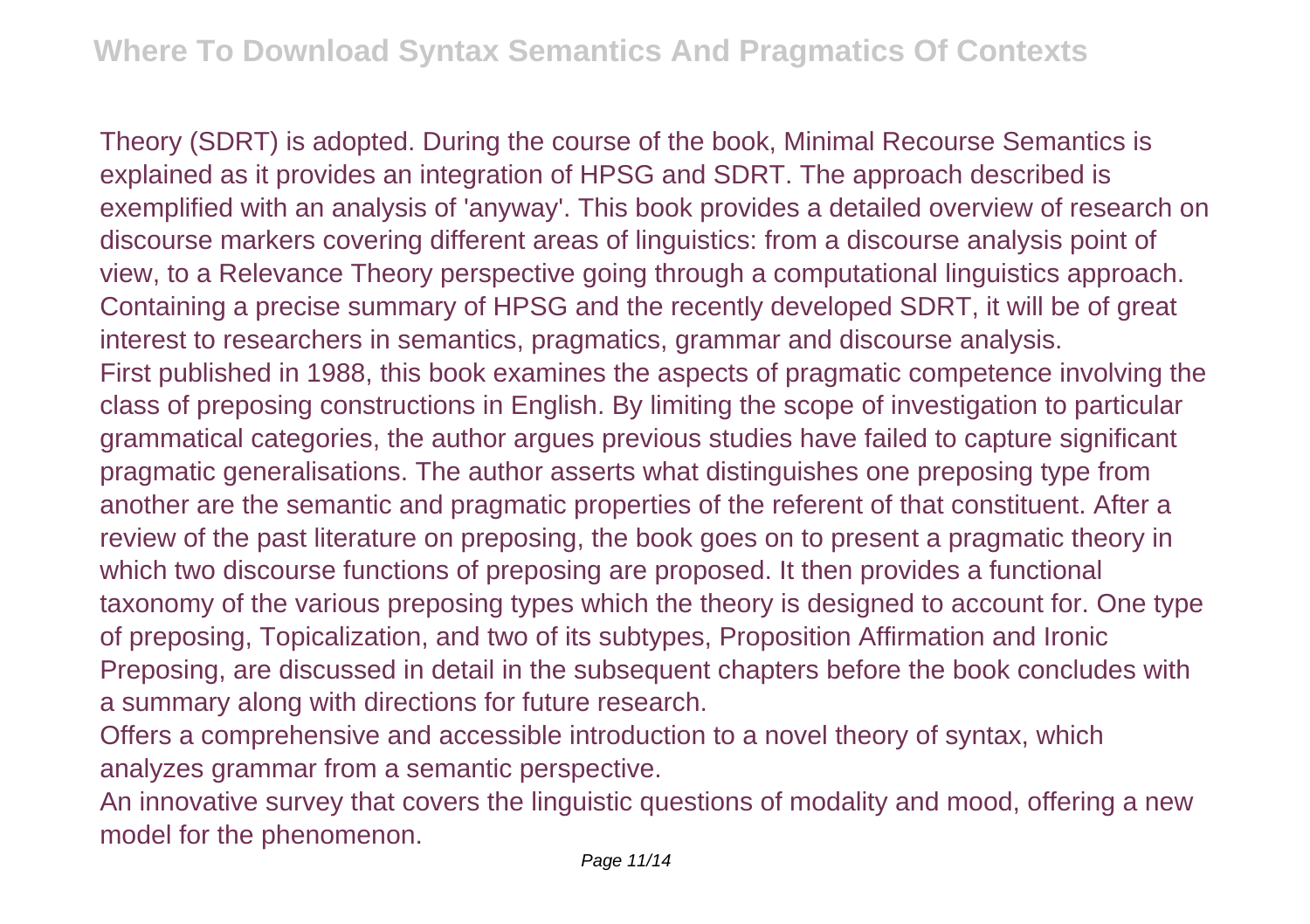Professor Ferenc Kiefer of the Linguistics Institute of the Hungarian Academy of Sciences was instrumental in bringing early transformational grammar to Europe. His extensive work contributes substantially to making a connection between the grammatical theory and other areas of linguistics. The 17 essays in this book celebrate his career by continuing to explore inter-area research in linguistics: pragmatics in grammar (de Groot, van Riemsdijk, Dressler & Barbaresi, Comrie), semantic compositionality and pragmatics (Wunderlich, Partee, Borschev, Szabo, Bach), logical structures and universals in semantics and pragmatics (van der Auwera, Bultinck, Burton-Roberts, Harnish, Wierzbicka) dialogue and thematic structure (Jonasson, Doherty, Hajicova, Panevova, Sgall, Allwood, Fraser).

Language is a system of communication in which grammatical structures function to express meaning in context. While all languages can achieve the same basic communicative ends, they each use different means to achieve them, particularly in the divergent ways that syntax, semantics and pragmatics interact across languages. This book looks in detail at how structure, meaning, and communicative function interact in human languages. Working within the framework of Role and Reference Grammar (RRG), Van Valin proposes a set of rules, called the 'linking algorithm', which relates syntactic and semantic representations to each other, with discourse-pragmatics playing a role in the linking. Using this model, he discusses the full range of grammatical phenomena, including the structures of simple and complex sentences, verb and argument structure, voice, reflexivization and extraction restrictions. Clearly written and comprehensive, this book will be welcomed by all those working on the interface between syntax, semantics and pragmatics.

Challenges at the Syntax-Semantics-Pragmatics InterfaceA Role and Reference Grammar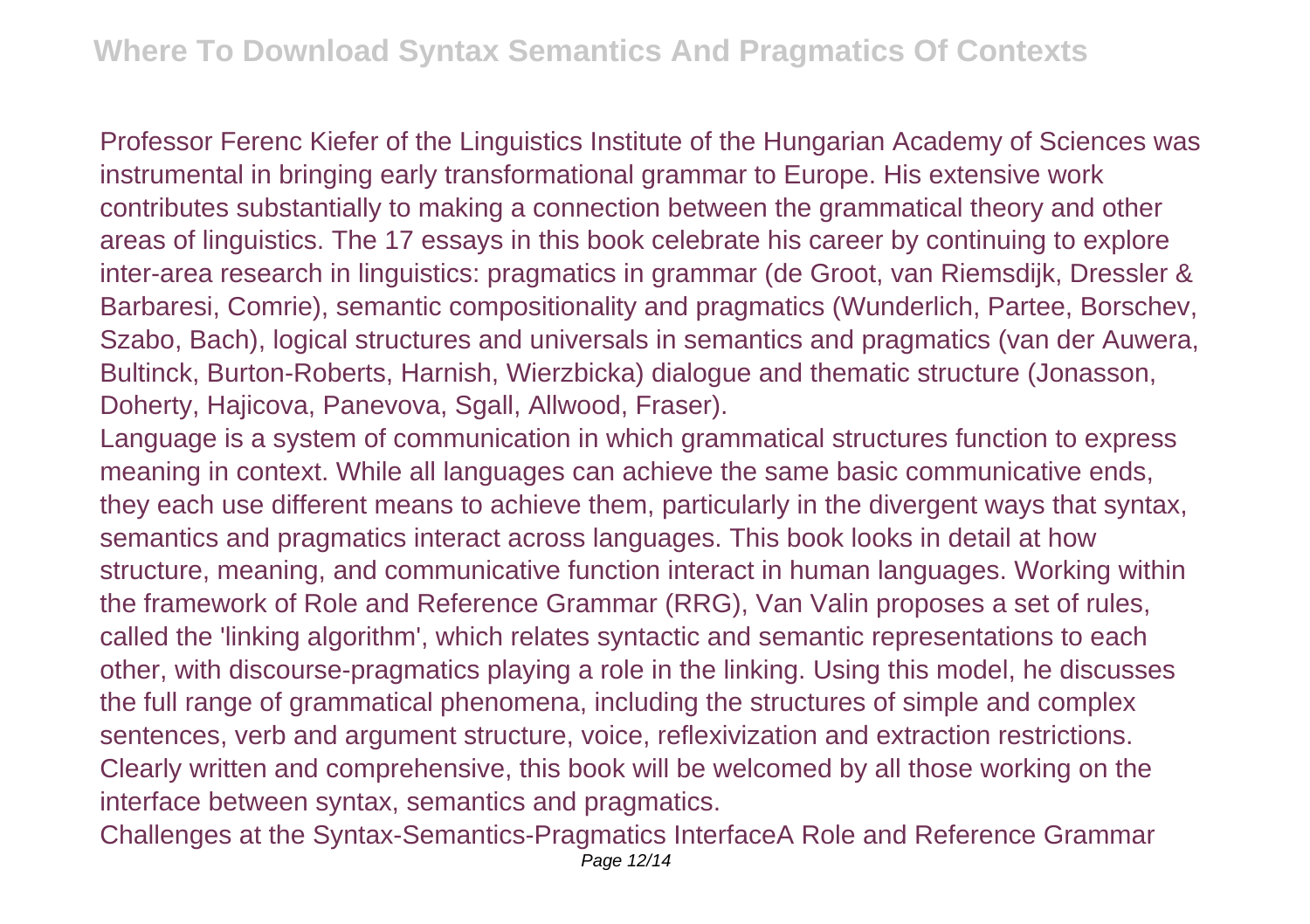## PerspectiveCambridge Scholars Publishing

Although the field of polarity is well researched, this monograph offers a new take on polarity sensitivity that both challenges and incorporates previous theories. Based primarily on Swedish data, it presents new solutions to long-standing problems, such as the noncomplementary distribution of NPIs and PPIs in yes/no-questions and conditionals, long distance licensing by superordinate elements, and the occurrence of polarity items in whquestions. It is argued that polarity sensitivity can be understood in terms of evaluability. Lacking any immediate predecessor in the literature, evaluability refers to the possibility of accepting or rejecting an utterance as true in a communicative exchange. Intriguingly, the evaluable status of a clause is shown to have syntactic correlates in Swedish, mirrored in the configuration of the C-domain. This book is of interest to scholars studying the interplay between syntax, semantics and pragmatics, particularly those working on negation and polarity.

The Interfaces of Chinese Syntax with Semantics and Pragmatics provides an in-depth exploration of a variety of interface phenomena in Chinese, a non-inflectional language, where to a large extent word order constrains its interpretation and defines its grammatical functions. Under the Dynamic Syntax approach, which takes the incremental left-to-right processing of linguistic forms to be a fundamental part of characterizing the relation between syntactic structure and semantic interpretation, a straightforward explanation is provided. The study features detailed analysis of a range of key grammatical constructions such as topic, passive, copular and cleft, where previous analyses were sought in pure syntactic, semantic or pragmatic terms. Clear and straightforward throughout, The Interfaces of Chinese Syntax with